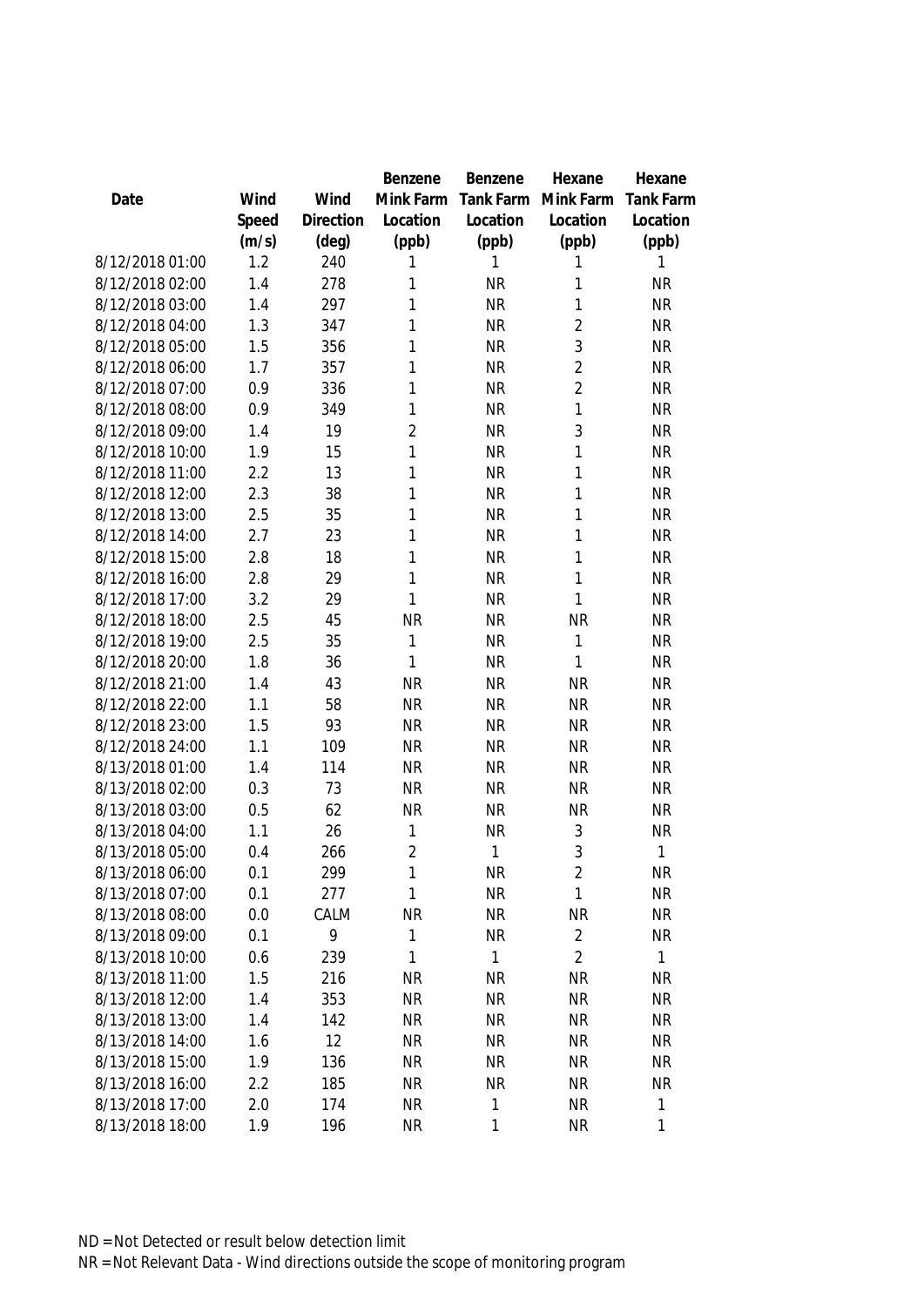|                 |       |           | Benzene   | Benzene        | Hexane    | Hexane           |
|-----------------|-------|-----------|-----------|----------------|-----------|------------------|
| Date            | Wind  | Wind      | Mink Farm | Tank Farm      | Mink Farm | <b>Tank Farm</b> |
|                 | Speed | Direction | Location  | Location       | Location  | Location         |
|                 | (m/s) | (deg)     | (ppb)     | (ppb)          | (ppb)     | (ppb)            |
| 8/13/2018 19:00 | 1.2   | 175       | <b>NR</b> | 1              | <b>NR</b> | 1                |
| 8/13/2018 20:00 | 2.2   | 127       | <b>NR</b> | <b>NR</b>      | <b>NR</b> | <b>NR</b>        |
| 8/13/2018 21:00 | 2.3   | 148       | <b>NR</b> | <b>NR</b>      | <b>NR</b> | <b>NR</b>        |
| 8/13/2018 22:00 | 2.2   | 138       | <b>NR</b> | <b>NR</b>      | <b>NR</b> | <b>NR</b>        |
| 8/13/2018 23:00 | 1.9   | 143       | <b>NR</b> | <b>NR</b>      | <b>NR</b> | <b>NR</b>        |
| 8/13/2018 24:00 | 1.4   | 165       | <b>NR</b> | <b>NR</b>      | <b>NR</b> | <b>NR</b>        |
| 8/14/2018 01:00 | 1.7   | 167       | <b>NR</b> | <b>NR</b>      | <b>NR</b> | <b>NR</b>        |
| 8/14/2018 02:00 | 0.9   | 196       | <b>NR</b> | $\mathbf{1}$   | <b>NR</b> | 1                |
| 8/14/2018 03:00 | 0.8   | 182       | <b>NR</b> | $\mathbf{1}$   | <b>NR</b> | $\mathbf{1}$     |
| 8/14/2018 04:00 | 1.1   | 236       | 1         | $\mathbf{1}$   | 1         | $\overline{2}$   |
| 8/14/2018 05:00 | 1.2   | 227       | <b>NR</b> | 6              | <b>NR</b> | 10               |
| 8/14/2018 06:00 | 1.3   | 258       | 1         | $\mathbf{1}$   | 1         | 4                |
| 8/14/2018 07:00 | 0.5   | 243       | 1         | 1              | 1         | 3                |
| 8/14/2018 08:00 | 0.1   | 202       | <b>NR</b> | 3              | <b>NR</b> | 3                |
| 8/14/2018 09:00 | 0.8   | 218       | <b>NR</b> | $\overline{4}$ | <b>NR</b> | 6                |
| 8/14/2018 10:00 | 2.0   | 259       | 1         | $\overline{2}$ | 1         | 4                |
| 8/14/2018 11:00 | 2.4   | 220       | <b>NR</b> | $\overline{2}$ | <b>NR</b> | 3                |
| 8/14/2018 12:00 | 2.0   | 229       | <b>NR</b> | <b>NR</b>      | <b>NR</b> | <b>NR</b>        |
| 8/14/2018 13:00 | 2.8   | 186       | <b>NR</b> | $\mathbf{1}$   | <b>NR</b> | 1                |
| 8/14/2018 14:00 | 2.7   | 217       | <b>NR</b> | $\mathbf{1}$   | <b>NR</b> | $\mathbf{1}$     |
| 8/14/2018 15:00 | 2.6   | 253       | 1         | $\mathbf{1}$   | 1         | 1                |
| 8/14/2018 16:00 | 2.0   | 229       | <b>NR</b> | <b>NR</b>      | <b>NR</b> | <b>NR</b>        |
| 8/14/2018 17:00 | 2.1   | 207       | <b>NR</b> | $\mathbf{1}$   | <b>NR</b> | $\overline{2}$   |
| 8/14/2018 18:00 | 1.9   | 212       | <b>NR</b> | $\mathbf{1}$   | <b>NR</b> | 1                |
| 8/14/2018 19:00 | 1.6   | 202       | <b>NR</b> | $\mathbf{1}$   | <b>NR</b> | 1                |
| 8/14/2018 20:00 | 1.2   | 205       | <b>NR</b> | $\mathbf{1}$   | <b>NR</b> | $\overline{2}$   |
| 8/14/2018 21:00 | 2.2   | 184       | <b>NR</b> | $\mathbf{1}$   | <b>NR</b> | $\overline{2}$   |
| 8/14/2018 22:00 | 2.9   | 169       | <b>NR</b> | <b>NR</b>      | <b>NR</b> | <b>NR</b>        |
| 8/14/2018 23:00 | 2.8   | 168       | <b>NR</b> | <b>NR</b>      | <b>NR</b> | <b>NR</b>        |
| 8/14/2018 24:00 | 3.2   | 169       | <b>NR</b> | <b>NR</b>      | <b>NR</b> | NR               |
| 8/15/2018 01:00 | 3.8   | 169       | <b>NR</b> | <b>NR</b>      | <b>NR</b> | <b>NR</b>        |
| 8/15/2018 02:00 | 3.5   | 169       | <b>NR</b> | <b>NR</b>      | <b>NR</b> | <b>NR</b>        |
| 8/15/2018 03:00 | 2.8   | 177       | <b>NR</b> | 1              | <b>NR</b> | $\mathbf{1}$     |
| 8/15/2018 04:00 | 2.7   | 159       | <b>NR</b> | <b>NR</b>      | <b>NR</b> | NR               |
| 8/15/2018 05:00 | 2.4   | 156       | <b>NR</b> | <b>NR</b>      | <b>NR</b> | <b>NR</b>        |
| 8/15/2018 06:00 | 1.3   | 148       | <b>NR</b> | <b>NR</b>      | <b>NR</b> | <b>NR</b>        |
| 8/15/2018 07:00 | 1.6   | 142       | <b>NR</b> | <b>NR</b>      | <b>NR</b> | <b>NR</b>        |
| 8/15/2018 08:00 | 1.8   | 132       | <b>NR</b> | <b>NR</b>      | <b>NR</b> | <b>NR</b>        |
| 8/15/2018 09:00 | 1.5   | 138       | <b>NR</b> | <b>NR</b>      | <b>NR</b> | <b>NR</b>        |
| 8/15/2018 10:00 | 1.8   | 144       | <b>NR</b> | <b>NR</b>      | <b>NR</b> | <b>NR</b>        |
| 8/15/2018 11:00 | 2.8   | 160       | <b>NR</b> | <b>NR</b>      | <b>NR</b> | <b>NR</b>        |
| 8/15/2018 12:00 | 4.0   | 158       | <b>NR</b> | <b>NR</b>      | <b>NR</b> | <b>NR</b>        |
|                 |       |           |           |                |           |                  |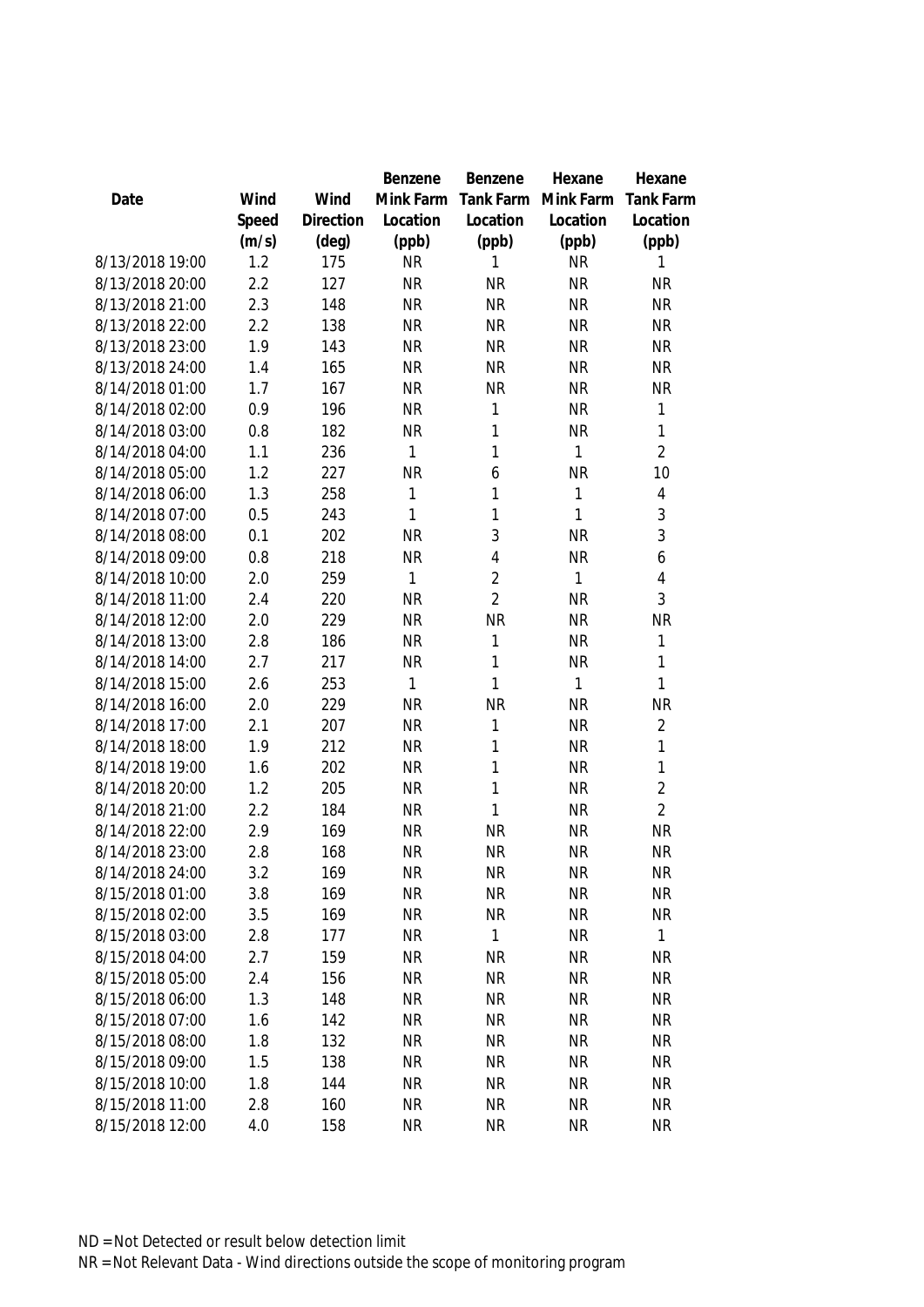|                 |       |                | Benzene      | Benzene      | Hexane       | Hexane           |
|-----------------|-------|----------------|--------------|--------------|--------------|------------------|
| Date            | Wind  | Wind           | Mink Farm    | Tank Farm    | Mink Farm    | <b>Tank Farm</b> |
|                 | Speed | Direction      | Location     | Location     | Location     | Location         |
|                 | (m/s) | $(\text{deg})$ | (ppb)        | (ppb)        | (ppb)        | (ppb)            |
| 8/15/2018 13:00 | 3.3   | 158            | <b>NR</b>    | <b>NR</b>    | <b>NR</b>    | <b>NR</b>        |
| 8/15/2018 14:00 | 3.0   | 139            | <b>NR</b>    | <b>NR</b>    | <b>NR</b>    | <b>NR</b>        |
| 8/15/2018 15:00 | 4.1   | 145            | <b>NR</b>    | <b>NR</b>    | <b>NR</b>    | <b>NR</b>        |
| 8/15/2018 16:00 | 3.5   | 161            | <b>NR</b>    | <b>NR</b>    | <b>NR</b>    | <b>NR</b>        |
| 8/15/2018 17:00 | 3.4   | 151            | <b>NR</b>    | <b>NR</b>    | <b>NR</b>    | <b>NR</b>        |
| 8/15/2018 18:00 | 4.0   | 153            | <b>NR</b>    | <b>NR</b>    | <b>NR</b>    | <b>NR</b>        |
| 8/15/2018 19:00 | 3.2   | 158            | <b>NR</b>    | <b>NR</b>    | <b>NR</b>    | <b>NR</b>        |
| 8/15/2018 20:00 | 4.1   | 170            | <b>NR</b>    | $\mathbf{1}$ | <b>NR</b>    | $\mathbf{1}$     |
| 8/15/2018 21:00 | 3.8   | 164            | <b>NR</b>    | <b>NR</b>    | <b>NR</b>    | <b>NR</b>        |
| 8/15/2018 22:00 | 3.5   | 155            | <b>NR</b>    | <b>NR</b>    | <b>NR</b>    | <b>NR</b>        |
| 8/15/2018 23:00 | 2.9   | 157            | <b>NR</b>    | <b>NR</b>    | <b>NR</b>    | <b>NR</b>        |
| 8/15/2018 24:00 | 1.6   | 138            | <b>NR</b>    | <b>NR</b>    | <b>NR</b>    | <b>NR</b>        |
| 8/16/2018 01:00 | 1.8   | 117            | <b>NR</b>    | <b>NR</b>    | <b>NR</b>    | <b>NR</b>        |
| 8/16/2018 02:00 | 1.6   | 114            | <b>NR</b>    | <b>NR</b>    | <b>NR</b>    | <b>NR</b>        |
| 8/16/2018 03:00 | 1.4   | 129            | <b>NR</b>    | <b>NR</b>    | <b>NR</b>    | <b>NR</b>        |
| 8/16/2018 04:00 | 1.0   | 131            | <b>NR</b>    | <b>NR</b>    | <b>NR</b>    | <b>NR</b>        |
| 8/16/2018 05:00 | 0.9   | 108            | <b>NR</b>    | <b>NR</b>    | <b>NR</b>    | <b>NR</b>        |
| 8/16/2018 06:00 | 0.3   | 96             | <b>NR</b>    | <b>NR</b>    | <b>NR</b>    | <b>NR</b>        |
| 8/16/2018 07:00 | 0.4   | 33             | $\mathbf{1}$ | <b>NR</b>    | $\mathbf{1}$ | <b>NR</b>        |
| 8/16/2018 08:00 | 0.7   | 70             | <b>NR</b>    | <b>NR</b>    | <b>NR</b>    | <b>NR</b>        |
| 8/16/2018 09:00 | 0.8   | 137            | <b>NR</b>    | <b>NR</b>    | <b>NR</b>    | <b>NR</b>        |
| 8/16/2018 10:00 | 1.4   | 152            | <b>NR</b>    | <b>NR</b>    | <b>NR</b>    | <b>NR</b>        |
| 8/16/2018 11:00 | 1.4   | 208            | <b>NR</b>    | <b>NR</b>    | <b>NR</b>    | <b>NR</b>        |
| 8/16/2018 12:00 | 1.4   | 139            | <b>NR</b>    | <b>NR</b>    | <b>NR</b>    | <b>NR</b>        |
| 8/16/2018 13:00 | 1.6   | 116            | <b>NR</b>    | <b>NR</b>    | <b>NR</b>    | <b>NR</b>        |
| 8/16/2018 14:00 | 1.5   | 76             | <b>NR</b>    | <b>NR</b>    | <b>NR</b>    | <b>NR</b>        |
| 8/16/2018 15:00 | 1.5   | 41             | <b>NR</b>    | <b>NR</b>    | <b>NR</b>    | <b>NR</b>        |
| 8/16/2018 16:00 | 0.5   | 108            | <b>NR</b>    | <b>NR</b>    | <b>NR</b>    | <b>NR</b>        |
| 8/16/2018 17:00 | 0.8   | 214            | <b>NR</b>    | <b>NR</b>    | <b>NR</b>    | <b>NR</b>        |
| 8/16/2018 18:00 | 0.9   | 217            | <b>NR</b>    | 1            | <b>NR</b>    | $\mathbf{1}$     |
| 8/16/2018 19:00 | 0.5   | 186            | <b>NR</b>    | 1            | <b>NR</b>    | 1                |
| 8/16/2018 20:00 | 1.4   | 122            | <b>NR</b>    | <b>NR</b>    | <b>NR</b>    | <b>NR</b>        |
| 8/16/2018 21:00 | 1.5   | 90             | <b>NR</b>    | <b>NR</b>    | <b>NR</b>    | <b>NR</b>        |
| 8/16/2018 22:00 | 2.1   | 105            | <b>NR</b>    | <b>NR</b>    | <b>NR</b>    | NR               |
| 8/16/2018 23:00 | 1.3   | 81             | <b>NR</b>    | <b>NR</b>    | <b>NR</b>    | <b>NR</b>        |
| 8/16/2018 24:00 | 1.3   | 79             | <b>NR</b>    | <b>NR</b>    | <b>NR</b>    | <b>NR</b>        |
| 8/17/2018 01:00 | 3.2   | 341            | <b>NR</b>    | <b>NR</b>    | <b>NR</b>    | <b>NR</b>        |
| 8/17/2018 02:00 | 2.1   | 115            | <b>NR</b>    | <b>NR</b>    | <b>NR</b>    | NR               |
| 8/17/2018 03:00 | 1.7   | 64             | <b>NR</b>    | <b>NR</b>    | <b>NR</b>    | <b>NR</b>        |
| 8/17/2018 04:00 | 1.6   | 73             | <b>NR</b>    | <b>NR</b>    | <b>NR</b>    | <b>NR</b>        |
| 8/17/2018 05:00 | 1.5   | 164            | <b>NR</b>    | <b>NR</b>    | <b>NR</b>    | <b>NR</b>        |
| 8/17/2018 06:00 | 2.1   | 183            | <b>NR</b>    | 1            | <b>NR</b>    | 1                |